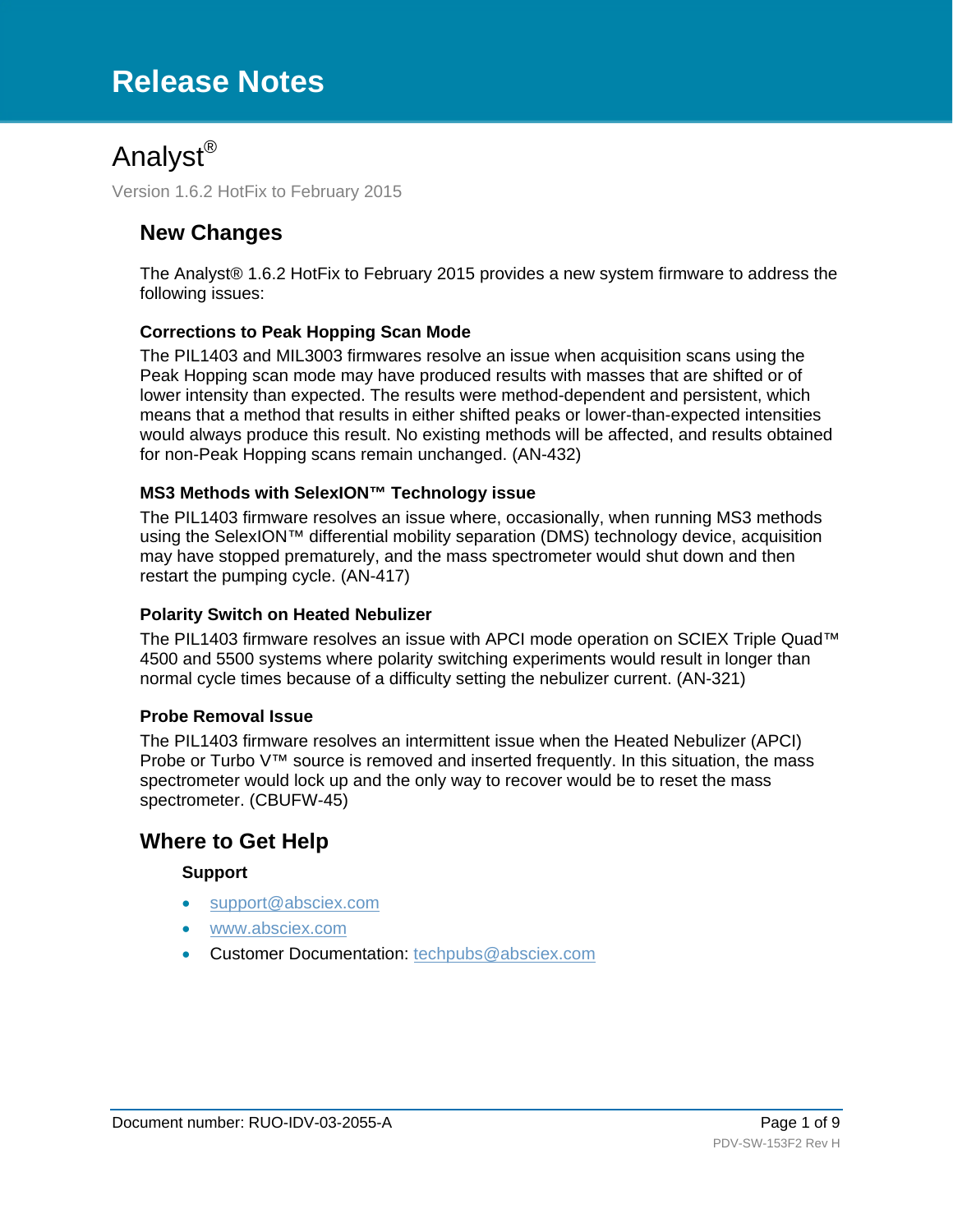## **Supported Equipment**

The Hotfix is compatible with Windows XP SP3 (32-bit) and Windows 7 (32- or 64-bit) operating systems.

### **Install the HotFix**

- 1. Deactivate the hardware profile and then close the Analyst software.
- 2. Double-click **Analyst® 1.6.2 HotFix to February 2015.exe** file and then follow the on-screen instructions.

### **Update the Firmware**

After installing the hotfix, the system firmware needs to be updated using the ConfigUpdater.exe program. Depending on the instrument being used, refer to the appropriate section for the system firmware update instructions.

- For all instruments other than 4500, 5500, and 6500 Series of Instruments on page 2
- For 4500, 5500, and 6500 Series of Instruments on page 6

**Note:** On the Windows XP and Windows 7 (32-bit) operating systems, the ConfigUpdater.exe file is located in the C:\Program Files\Analyst\Firmware folder. On the Windows 7 (64-bit) operating system, the ConfigUpdater.exe file is located in the C:\Program Files (x86)\Analyst\Firmware folder.

### **For all instruments other than 4500, 5500, and 6500 Series of Instruments**

- 1. Double-click **ConfigUpdater.exe**.
- 2. Select the **GPIB Interface**.

The ConfigUpdater program is shown and identifies the new firmware version it will install.

**Note**: The ConfigUpdater utility may also reset the mass spectrometer system controller. This is normal and is required by the update process.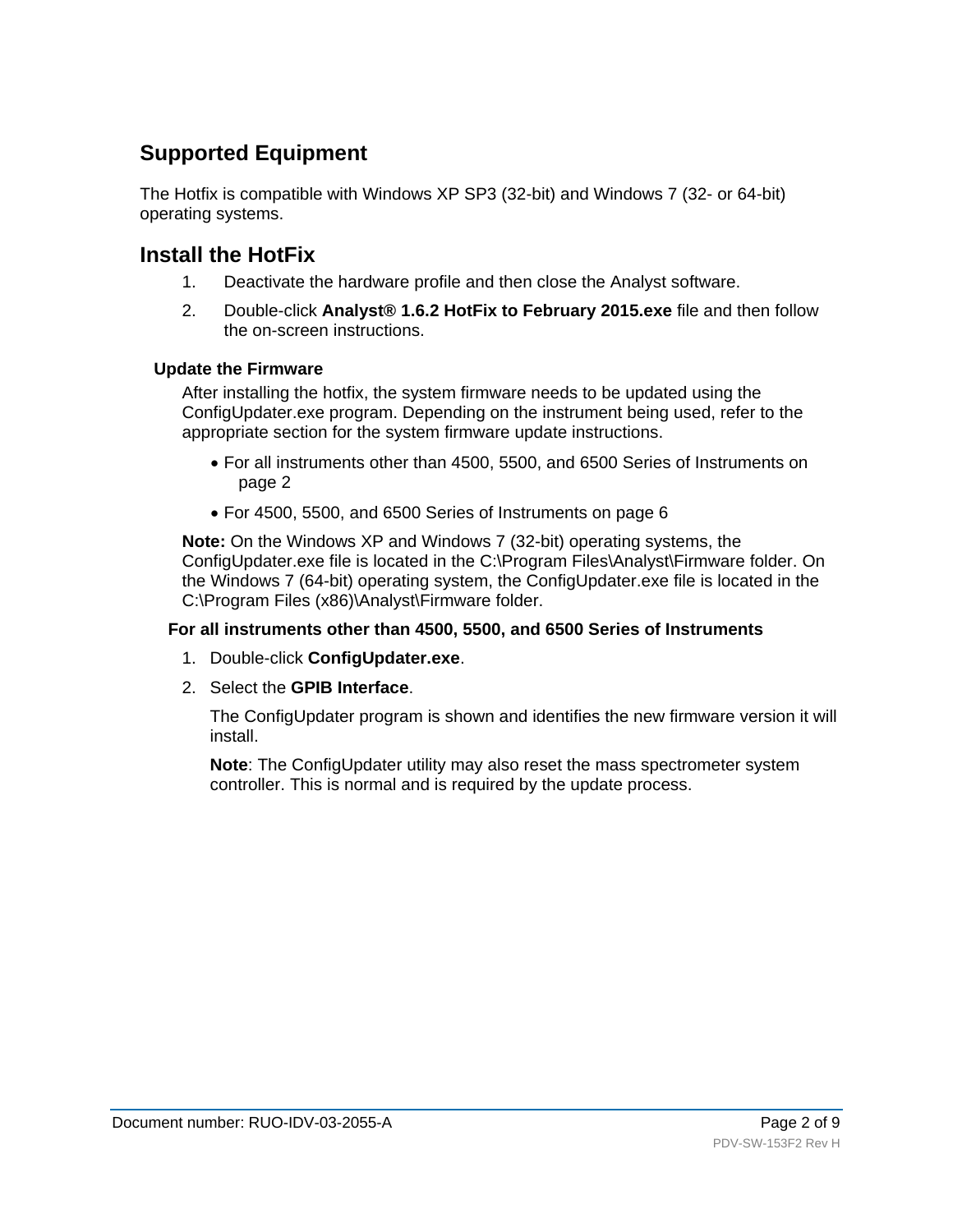

- 3. Click **Next** and **wait for 10 minutes**.
- 4. During the firmware upgrade process, the ConfigUpdater will become unresponsive. **Please wait**.

| [ Firmware/Configuration Table Update Program v 1.2 (Not Responding)<br>$\Box$ |                                                                                                                                        |  |
|--------------------------------------------------------------------------------|----------------------------------------------------------------------------------------------------------------------------------------|--|
|                                                                                | <b>Firmware/Configuration Table Update Program</b>                                                                                     |  |
|                                                                                | A newer version is available for your Mass Spectometer.                                                                                |  |
|                                                                                | <b>Current Firmware:</b><br>MIL3002                                                                                                    |  |
|                                                                                | <b>New Firmware:</b><br>MIL3003                                                                                                        |  |
|                                                                                | Click Next to upgrade your Mass Spectrometer Firmware. To Abort the<br>upload click Cancel or X at the top right corner of the window. |  |
|                                                                                | Uploading MIL3003 firmware                                                                                                             |  |
|                                                                                | <br>Cancel<br>Next.<br>                                                                                                                |  |

5. When the firmware upgrade is **partially done**, the following message is shown. Please **DO NOT click OK until 10 minutes have elapsed from step 3**.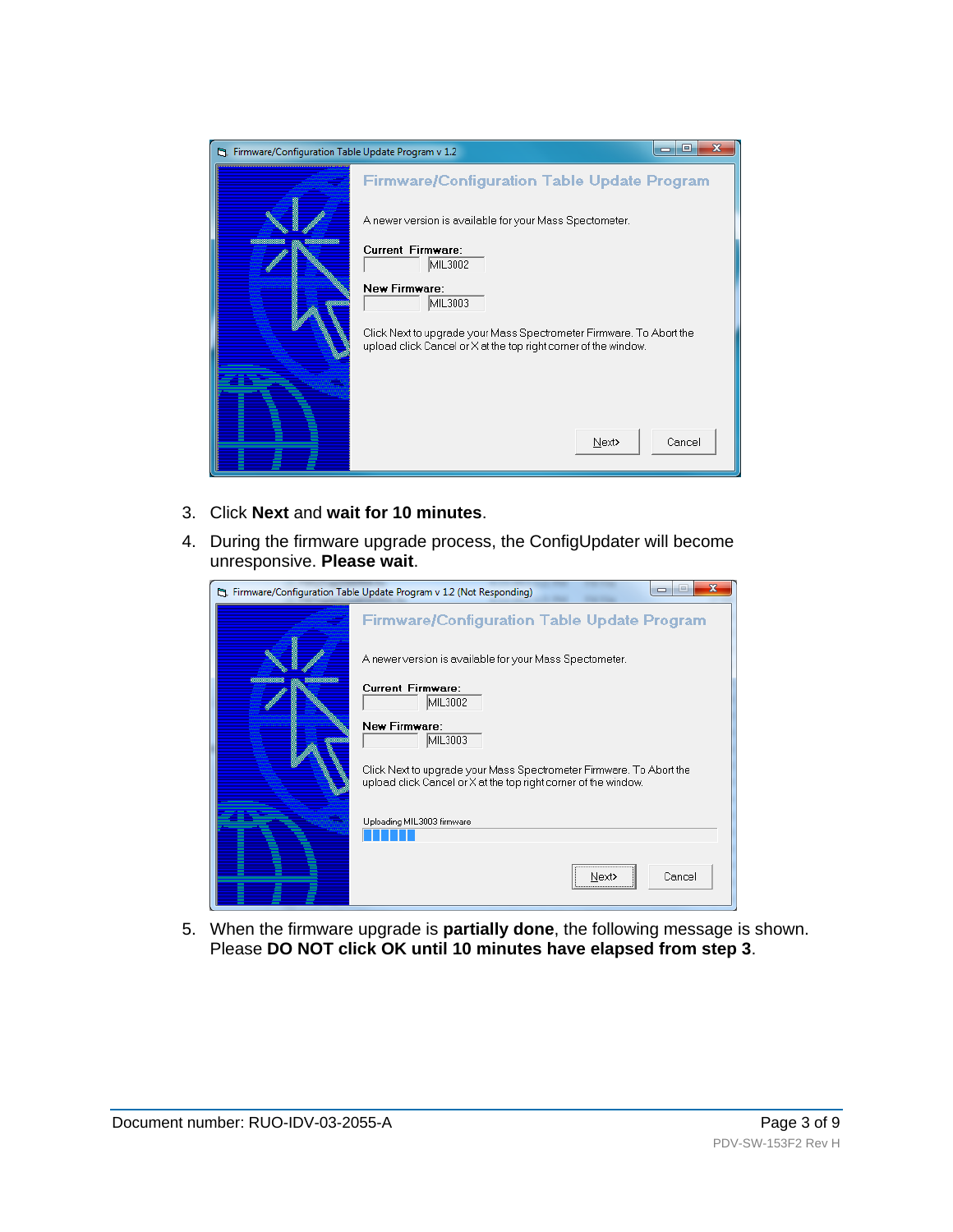

6. Click **OK**.

The instrument resets itself.

**Note**: The following warnings are shown. Click OK to close them.

| х<br>ConfigUpdater |                                                                                |  |
|--------------------|--------------------------------------------------------------------------------|--|
|                    | The GPIB command <packet.sendgpib> resulted in an EBUS error</packet.sendgpib> |  |
|                    |                                                                                |  |
| ConfigUpdater      | x                                                                              |  |
|                    | <b>GPIB</b> communication error<br>System Controller command: 1 hMSG           |  |
|                    |                                                                                |  |

7. The firmware upgrade is completed and the ConfigUpdater checks if the Firmware Configuration Table is the latest.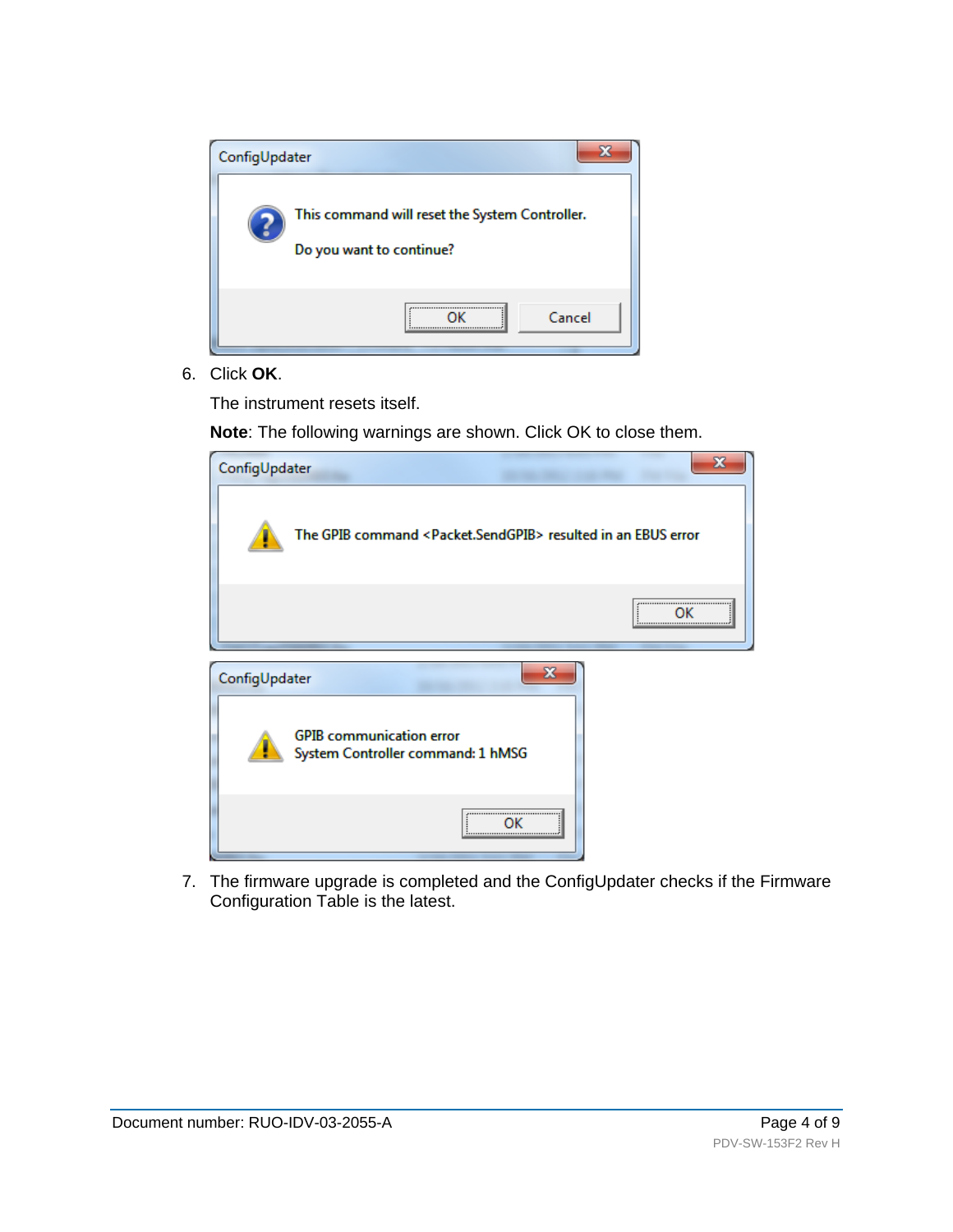

8. Click **Next**.

| 5]. Firmware/Configuration Table Update Program v 1.2 | x<br>$\blacksquare$                                                                                                                                                                             |
|-------------------------------------------------------|-------------------------------------------------------------------------------------------------------------------------------------------------------------------------------------------------|
|                                                       | <b>Firmware/Configuration Table Update Program</b>                                                                                                                                              |
|                                                       | Your Current Configuration Table is:                                                                                                                                                            |
|                                                       | <qtrap3200 02="" 110513="" a1=""></qtrap3200>                                                                                                                                                   |
|                                                       | Your instrument is upgraded to the latest available Firmware Configuration<br>Table. Click Finish to exit this Program or click Downgrade if you wish to<br>upload another Configuration Table. |
|                                                       | Downgrade<br><b>Back</b><br>Cancel                                                                                                                                                              |

9. Click **Cancel** to exit the ConfigUpdater program.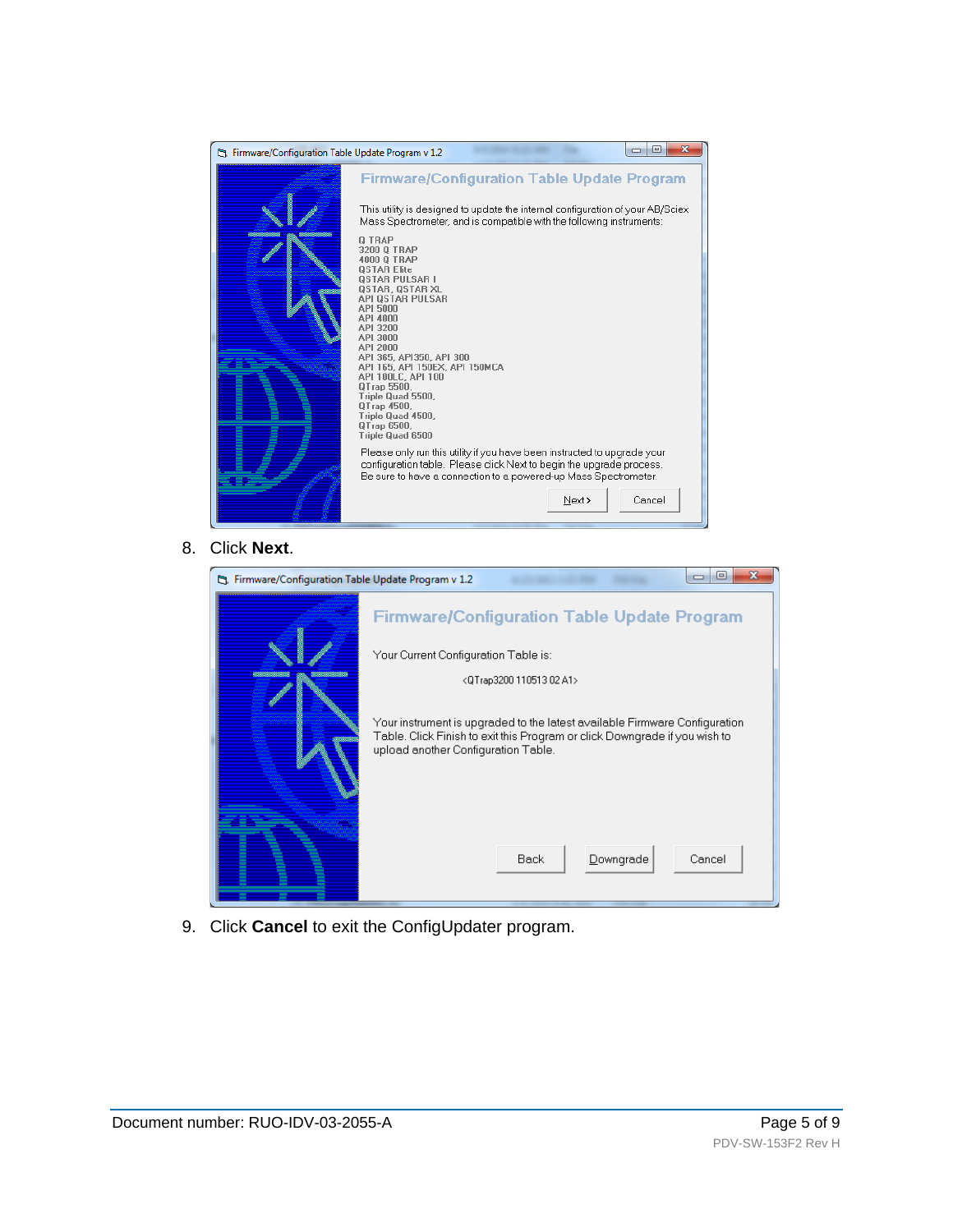### **For 4500, 5500, and 6500 Series of Instruments**

- 1. Double-click **ConfigUpdater.exe**.
- 2. Select the **Ethernet Interface**.

The ConfigUpdater program is shown and identifies the new firmware version it will install.



3. Click **Next** and then **wait for five minutes**.

The following message is shown. After the message is shown, **don't click OK until five minutes have elapsed from Step 3**.



4. Click **OK** after 5 minutes have elapsed from Step 3.

The ConfigUpdater program exits.

**Note**: The mass spectrometer WILL NOT reset itself. Users need to manually reset the instrument.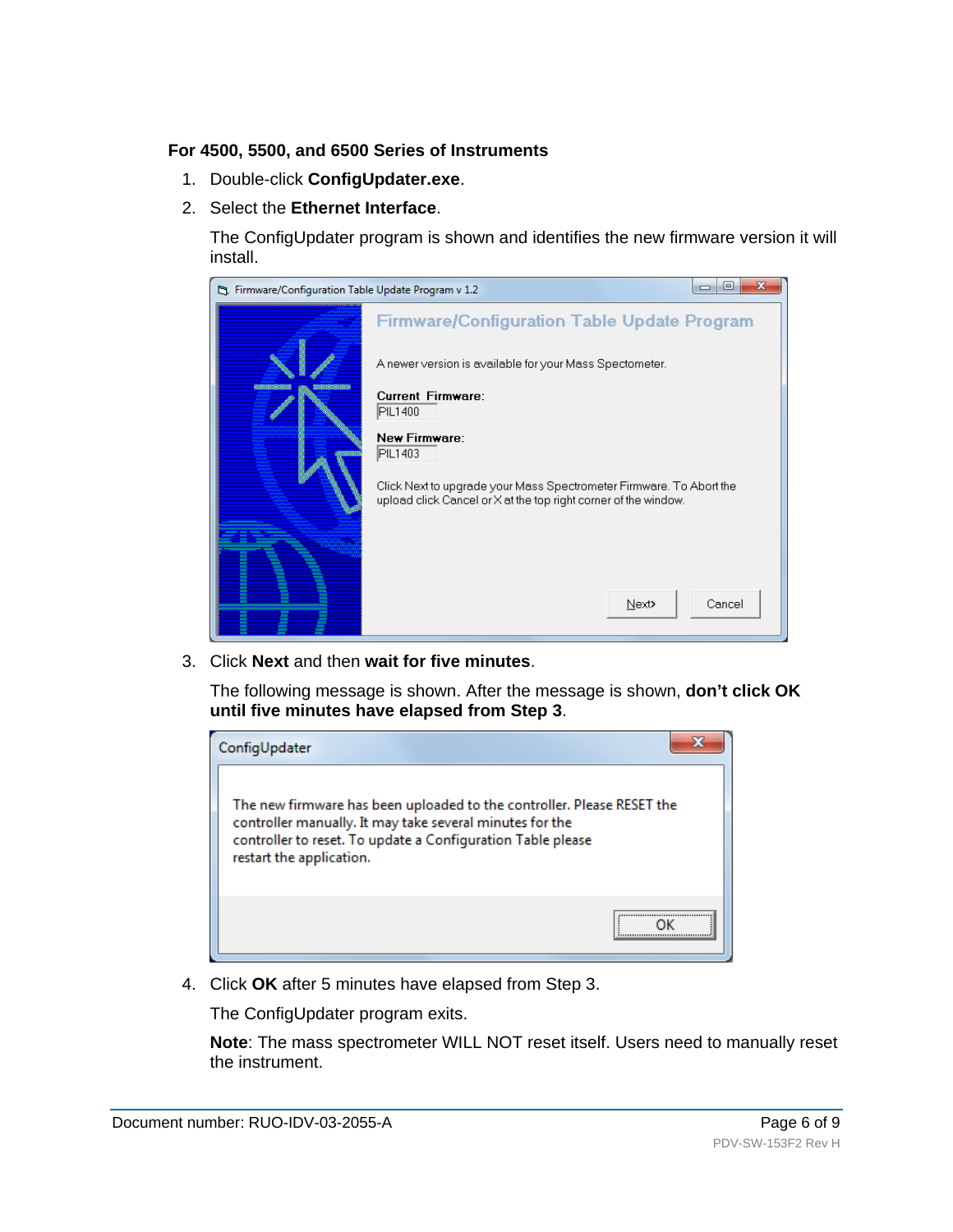### **Updated files**

The hotfix installs the following files depending on the operating system of the host computer:

### *Windows XP and Windows 7 (32-bit) operating systems:*

In the *C:\Program Files\Analyst\Firmware* folder, the following files are installed:

- MIL3003
- PIL1403
- ConfigUpdater.exe
- ConfigUpdater.ini

In the *C:\Program File \Analyst\Help* folder, the following file is installed:

• Analyst 1.6.2 HotFix to February 2015.pdf

### *Windows 7 (64-bit) operating system:*

In the *C:\Program Files (x86)\Analyst\Firmware* folder, the following files are installed:

- MIL3003
- PIL1403
- ConfigUpdater.exe
- ConfigUpdater.ini

In the *C:\Program File (x86)\Analyst\Help* folder, the following file is installed:

• Analyst 1.6.2 HotFix to February 2015.pdf

Additionally, shortcuts to the release notes and ConfigUpdater are placed under:

- Start > Programs > AB Sciex > Analyst (Windows XP operating system)
- Start > All Programs > AB Sciex > Analyst (Windows 7 operating system)

**Note**: If one of the following patches is installed on the system, the HotFix installer removes the patch silently:

- Analyst 1.6.2 Patch for Polarity Switching Issue
- Analyst 1.6.2 Patch for MS3 Methods with SelexION
- Analyst 1.6.2 patch for Peak Hopping Issue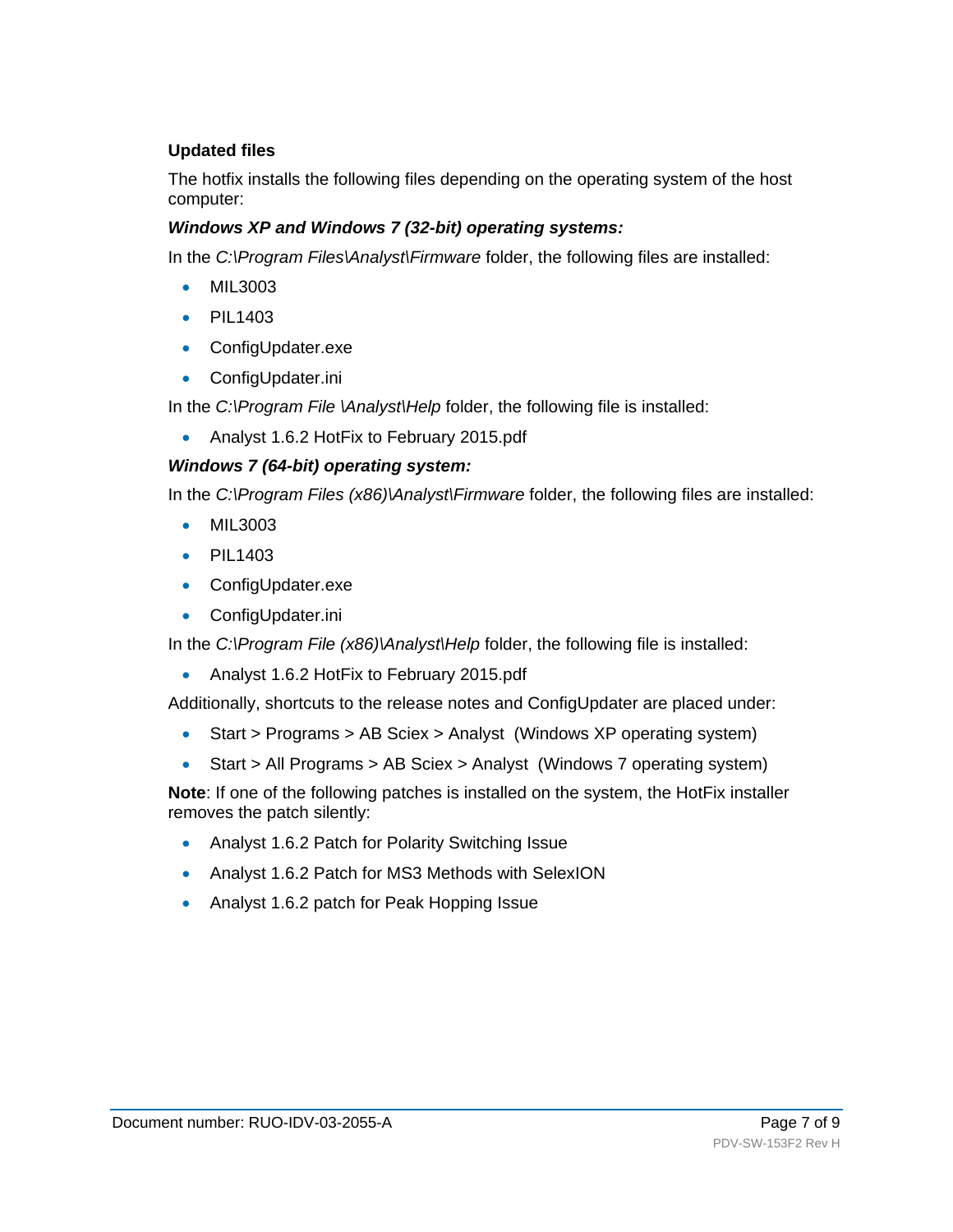## **Remove the HotFix**

Uninstalling the HotFix only removes the record from the Control Panel > Add/Remove Programs (in case of Win XP operating system) or Control Panel > Programs and Features (in case of Win 7 operating system) but leaves the firmware resident on the mass spectrometer.

To revert the firmware on the system, please contact your Field Service Representative.

### **Known Issues and Limitations**

None